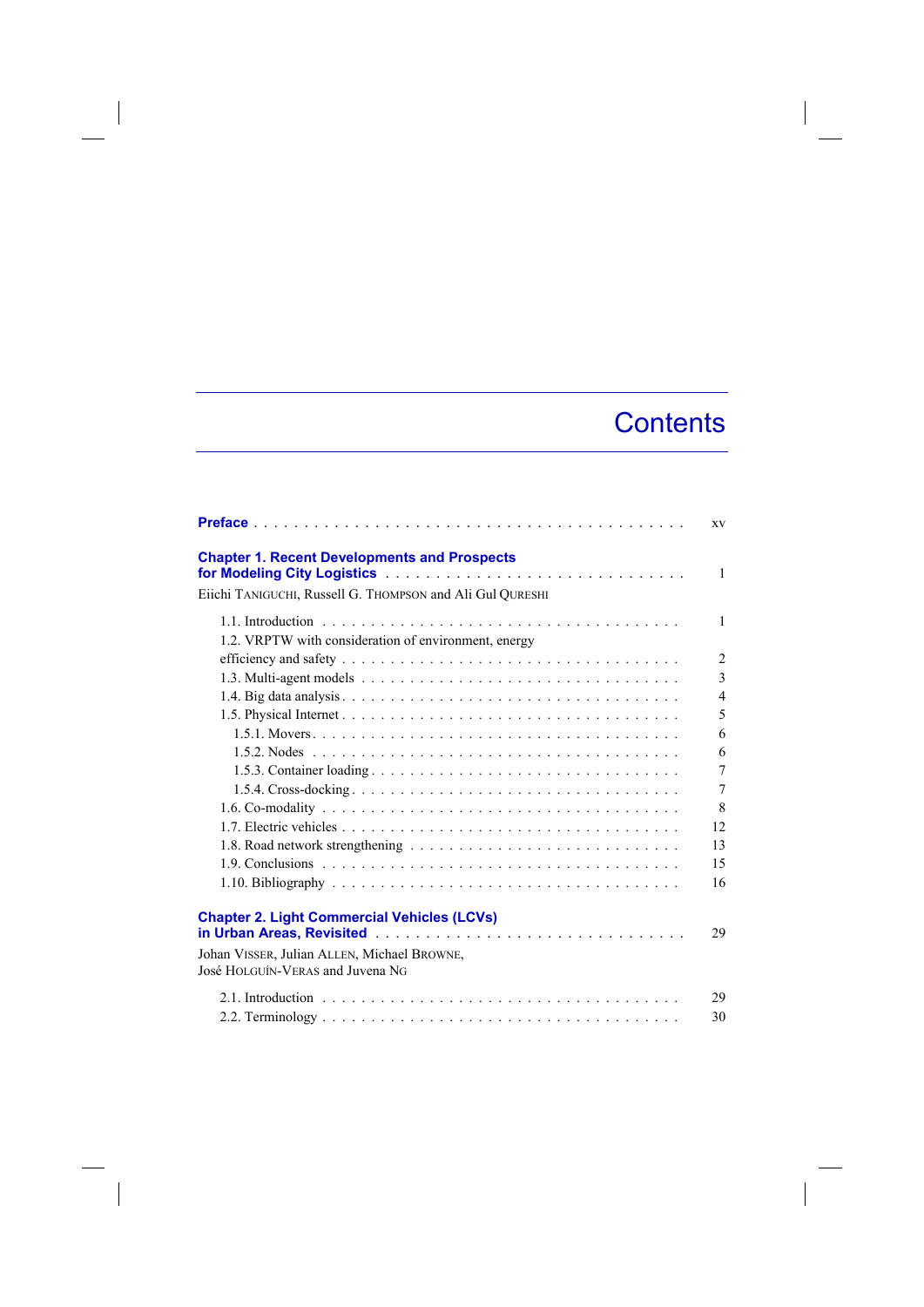| 2.3.1. The number of LCVs is growing $\ldots \ldots \ldots \ldots \ldots \ldots \ldots \ldots$<br>2.3.4. Due to Internet shopping, the number of LCVs<br>in cities will increase but not with the same speed<br>as the yearly growth of Internet shopping $\dots \dots \dots \dots \dots \dots \dots \dots$<br>2.4.1. Historical estimates of LCV traffic (1960s)<br>2.5.1. LCVs journey purpose and fleet numbers by sector<br>2.5.2. Changes in size, weight and propulsion<br>for LCVs in the UK $\ldots \ldots \ldots \ldots \ldots \ldots \ldots \ldots \ldots \ldots \ldots \ldots$ | 31<br>32<br>32<br>33<br>33<br>33<br>34<br>34<br>35<br>37<br>38<br>40 |
|-------------------------------------------------------------------------------------------------------------------------------------------------------------------------------------------------------------------------------------------------------------------------------------------------------------------------------------------------------------------------------------------------------------------------------------------------------------------------------------------------------------------------------------------------------------------------------------------|----------------------------------------------------------------------|
|                                                                                                                                                                                                                                                                                                                                                                                                                                                                                                                                                                                           |                                                                      |
|                                                                                                                                                                                                                                                                                                                                                                                                                                                                                                                                                                                           |                                                                      |
|                                                                                                                                                                                                                                                                                                                                                                                                                                                                                                                                                                                           |                                                                      |
|                                                                                                                                                                                                                                                                                                                                                                                                                                                                                                                                                                                           |                                                                      |
|                                                                                                                                                                                                                                                                                                                                                                                                                                                                                                                                                                                           |                                                                      |
|                                                                                                                                                                                                                                                                                                                                                                                                                                                                                                                                                                                           |                                                                      |
|                                                                                                                                                                                                                                                                                                                                                                                                                                                                                                                                                                                           |                                                                      |
|                                                                                                                                                                                                                                                                                                                                                                                                                                                                                                                                                                                           |                                                                      |
|                                                                                                                                                                                                                                                                                                                                                                                                                                                                                                                                                                                           |                                                                      |
|                                                                                                                                                                                                                                                                                                                                                                                                                                                                                                                                                                                           |                                                                      |
|                                                                                                                                                                                                                                                                                                                                                                                                                                                                                                                                                                                           |                                                                      |
|                                                                                                                                                                                                                                                                                                                                                                                                                                                                                                                                                                                           |                                                                      |
|                                                                                                                                                                                                                                                                                                                                                                                                                                                                                                                                                                                           |                                                                      |
|                                                                                                                                                                                                                                                                                                                                                                                                                                                                                                                                                                                           |                                                                      |
|                                                                                                                                                                                                                                                                                                                                                                                                                                                                                                                                                                                           |                                                                      |
|                                                                                                                                                                                                                                                                                                                                                                                                                                                                                                                                                                                           | 40                                                                   |
|                                                                                                                                                                                                                                                                                                                                                                                                                                                                                                                                                                                           | 41                                                                   |
|                                                                                                                                                                                                                                                                                                                                                                                                                                                                                                                                                                                           | 42                                                                   |
|                                                                                                                                                                                                                                                                                                                                                                                                                                                                                                                                                                                           | 42                                                                   |
|                                                                                                                                                                                                                                                                                                                                                                                                                                                                                                                                                                                           |                                                                      |
| <b>Chapter 3. Importance and Potential Applications</b>                                                                                                                                                                                                                                                                                                                                                                                                                                                                                                                                   |                                                                      |
|                                                                                                                                                                                                                                                                                                                                                                                                                                                                                                                                                                                           | 45                                                                   |
| José HOLGUIN-VERAS, Shama CAMPBELL, Carlos A. GONZÁLEZ-CALDERÓN,                                                                                                                                                                                                                                                                                                                                                                                                                                                                                                                          |                                                                      |
| Diana RAMÍREZ-RÍOS, Lokesh KALAHASTHI, Felipe AROS-VERA,<br>Michael BROWNE and Ivan SANCHEZ-DIAZ                                                                                                                                                                                                                                                                                                                                                                                                                                                                                          |                                                                      |
|                                                                                                                                                                                                                                                                                                                                                                                                                                                                                                                                                                                           |                                                                      |
|                                                                                                                                                                                                                                                                                                                                                                                                                                                                                                                                                                                           | 45                                                                   |
| 3.2. Urban economies and freight and service activity                                                                                                                                                                                                                                                                                                                                                                                                                                                                                                                                     | 47                                                                   |
|                                                                                                                                                                                                                                                                                                                                                                                                                                                                                                                                                                                           | 51                                                                   |
|                                                                                                                                                                                                                                                                                                                                                                                                                                                                                                                                                                                           | 52                                                                   |
|                                                                                                                                                                                                                                                                                                                                                                                                                                                                                                                                                                                           | 53                                                                   |
| 3.4. Practical uses of freight and service activity models                                                                                                                                                                                                                                                                                                                                                                                                                                                                                                                                | 54                                                                   |
| 3.4.1. Identification of FTG patterns in metropolitan areas                                                                                                                                                                                                                                                                                                                                                                                                                                                                                                                               | 55                                                                   |
|                                                                                                                                                                                                                                                                                                                                                                                                                                                                                                                                                                                           | 57                                                                   |
| 3.4.3. FTG analyses to support development of freight model.                                                                                                                                                                                                                                                                                                                                                                                                                                                                                                                              | 58                                                                   |
| 3.4.4. Quantification of parking needs for a commercial center                                                                                                                                                                                                                                                                                                                                                                                                                                                                                                                            | 58                                                                   |
|                                                                                                                                                                                                                                                                                                                                                                                                                                                                                                                                                                                           | 59                                                                   |
| 60                                                                                                                                                                                                                                                                                                                                                                                                                                                                                                                                                                                        |                                                                      |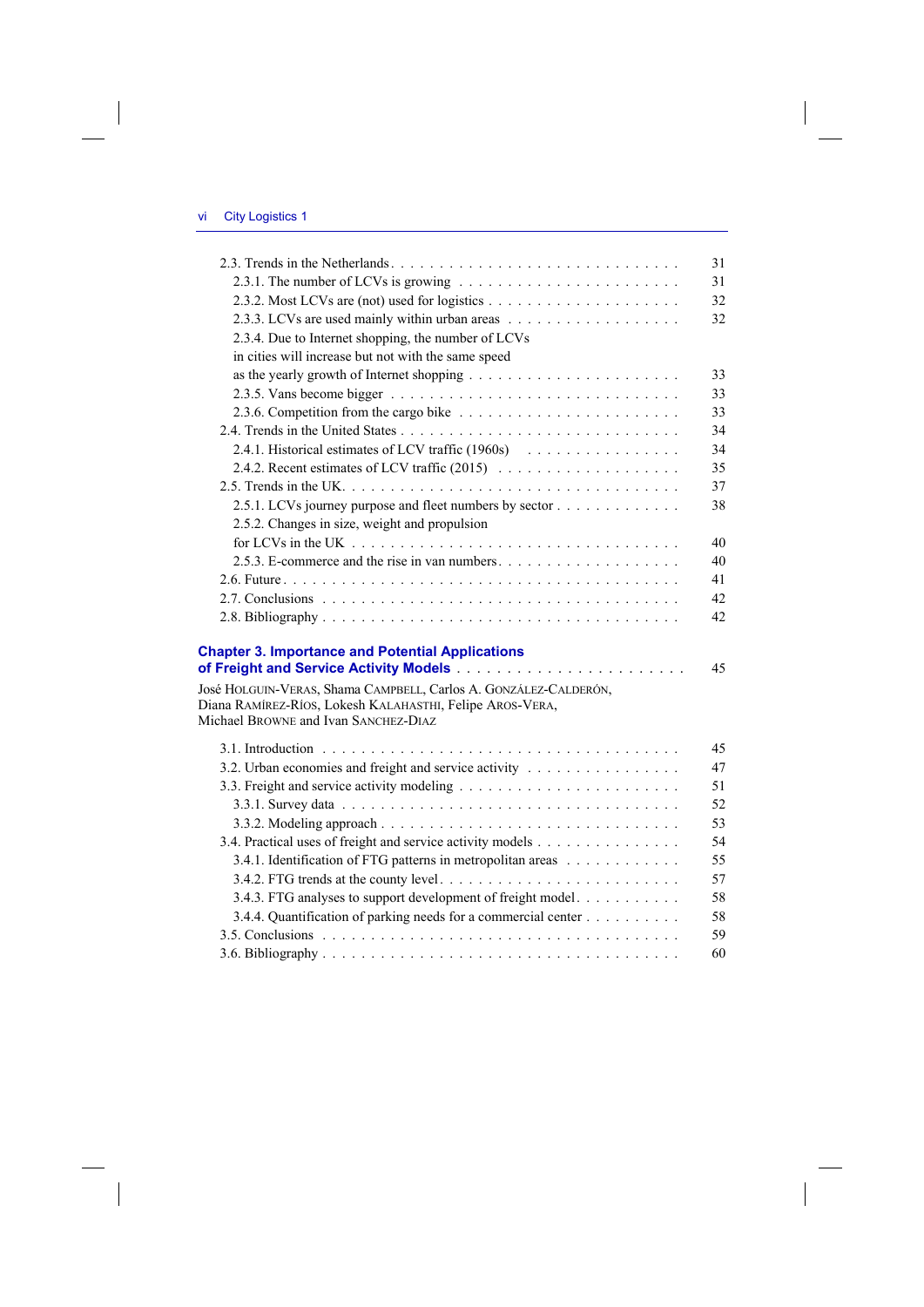| <b>Chapter 4. Toward Sustainable Urban Distribution</b>      | 65  |
|--------------------------------------------------------------|-----|
| J.H.R. VAN DUIN, L.J. KORTMANN and M. VAN DE KAMP            |     |
|                                                              | 65  |
| 4.2. Literature review on waterborne urban freight transport | 68  |
| 4.3. Conceptual model of distribution of the canal system    | 70  |
|                                                              | 71  |
|                                                              | 71  |
|                                                              | 72  |
| 4.3.4. Destinations (shops) and their final delivery         | 72  |
|                                                              | 72  |
| 4.4.1. Data collection and general modeling assumptions      | 73  |
|                                                              | 73  |
|                                                              | 74  |
|                                                              | 75  |
|                                                              |     |
|                                                              | 75  |
|                                                              | 75  |
| 4.6.1. Overview and discussion of simulation experiments     | 76  |
|                                                              | 78  |
|                                                              | 79  |
|                                                              | 80  |
| <b>Chapter 5. Effects of Land Use Policies on</b>            |     |
|                                                              | 85  |
| Kazuya KAWAMURA and Martin MENNINGER                         |     |
|                                                              | 85  |
|                                                              | 87  |
|                                                              | 89  |
|                                                              | 89  |
|                                                              | 91  |
|                                                              | 91  |
|                                                              |     |
|                                                              | 94  |
|                                                              | 96  |
|                                                              | 96  |
|                                                              | 97  |
|                                                              | 99  |
|                                                              | 100 |
|                                                              | 101 |
|                                                              | 103 |

 $\overline{\phantom{a}}$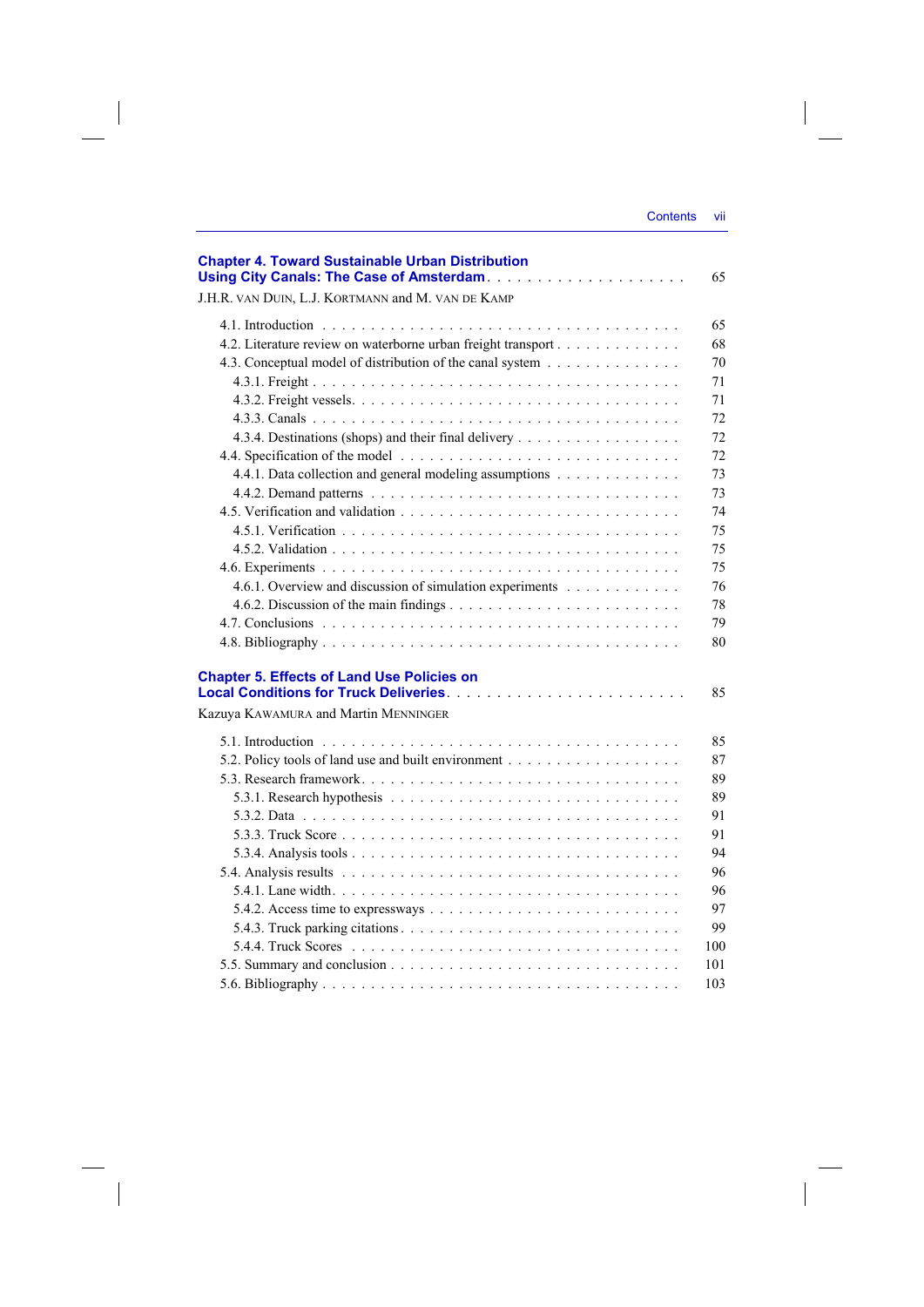$\begin{array}{c} \hline \end{array}$ 

| <b>Chapter 6. Investigating the Benefits of Shipper-driven</b><br><b>Collaboration in Urban Freight Transport and the</b> | 105 |
|---------------------------------------------------------------------------------------------------------------------------|-----|
| Milena JANJEVIC, Ahmed AL FARISI, Alexis NSAMZINSHUTI and<br><b>Alassane NDIAYE</b>                                       |     |
|                                                                                                                           | 105 |
|                                                                                                                           | 107 |
| 6.3.1. Models for horizontal collaboration in                                                                             | 108 |
|                                                                                                                           | 108 |
| 6.3.2. Gain-sharing methodologies for horizontal collaboration<br>6.3.3. Modeling horizontal collaboration schemes        | 111 |
|                                                                                                                           | 113 |
| 6.4. Modeling horizontal collaboration in urban freight transport                                                         | 113 |
| 6.4.1. Simulating a horizontal collaboration between shippers.<br>6.4.2. Integrating different gain-sharing methods       | 113 |
|                                                                                                                           | 116 |
|                                                                                                                           | 117 |
| 6.5.2. Results with regard to the benefits of the                                                                         | 117 |
|                                                                                                                           | 118 |
|                                                                                                                           | 119 |
|                                                                                                                           | 121 |
|                                                                                                                           | 122 |
| <b>Chapter 7. The Future of City Logistics - Trends</b><br>and Developments Leading toward a Smart and                    | 125 |
| Hans QUAK, Robert KOK and Eelco DEN BOER                                                                                  |     |
|                                                                                                                           | 125 |
|                                                                                                                           | 126 |
| 7.1.2. Reducing city logistics' carbon footprint to                                                                       |     |
|                                                                                                                           | 126 |
| 7.1.3. Dealing with diversity and inertia in city logistics                                                               | 127 |
|                                                                                                                           | 128 |
|                                                                                                                           | 130 |
|                                                                                                                           | 130 |
| 7.3.2. Increasing pressure for reduction of GHG emissions                                                                 | 130 |
|                                                                                                                           | 131 |
|                                                                                                                           | 131 |
|                                                                                                                           | 131 |
|                                                                                                                           | 132 |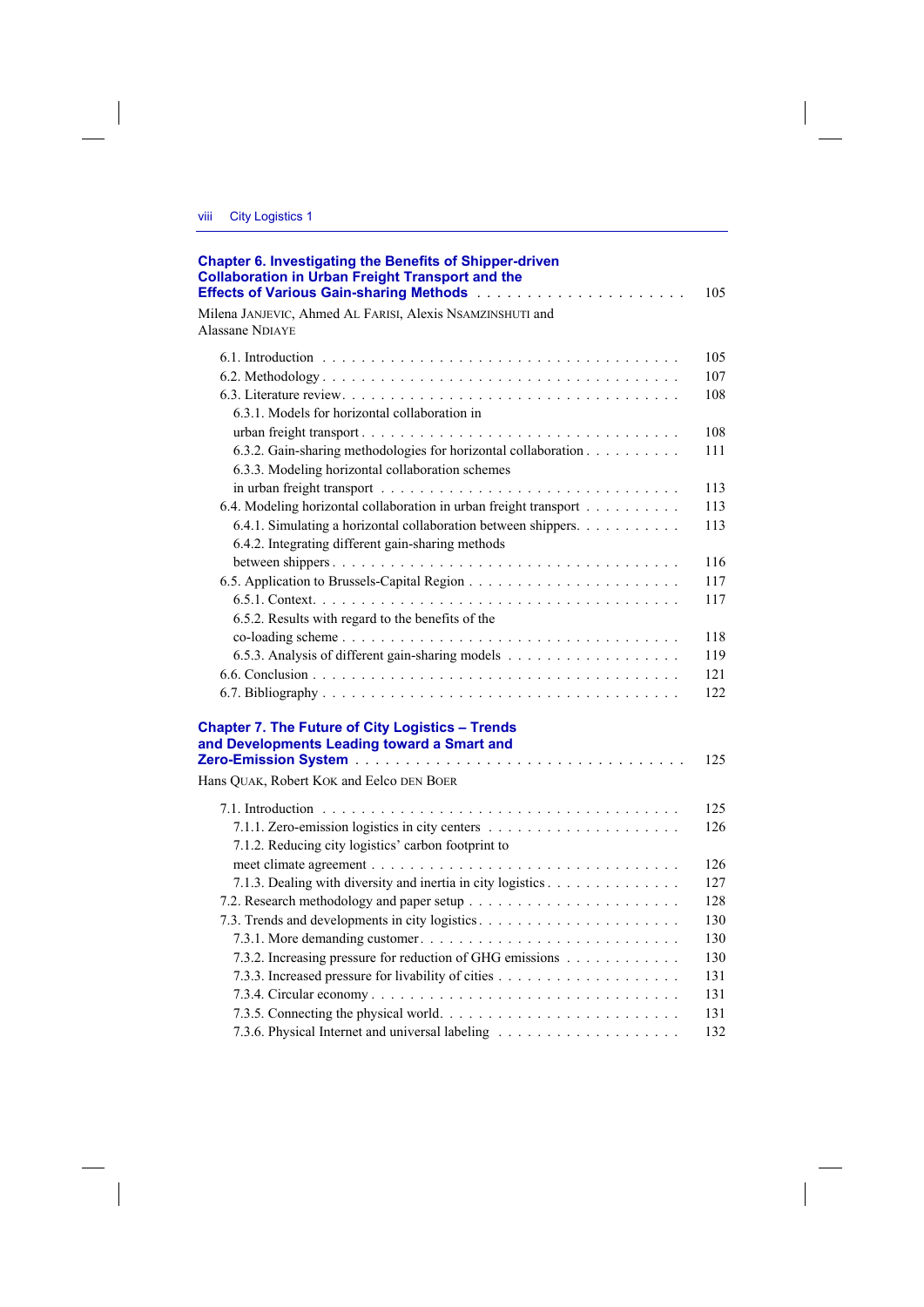$\Big\}$ 

| 7.6. Developments' impacts in city logistics segments                                                       |  |
|-------------------------------------------------------------------------------------------------------------|--|
|                                                                                                             |  |
|                                                                                                             |  |
|                                                                                                             |  |
|                                                                                                             |  |
| Chapter 8. A 2050 Vision for Energy-efficient and                                                           |  |
|                                                                                                             |  |
| Martin RUESCH, Simon BOHNE, Thomas SCHMID, Philipp HEGI,<br>Ueli HAEFELI, Tobias ARNOLD and Tobias FUMASOLI |  |
|                                                                                                             |  |
|                                                                                                             |  |
|                                                                                                             |  |
|                                                                                                             |  |
|                                                                                                             |  |
|                                                                                                             |  |
|                                                                                                             |  |
|                                                                                                             |  |
|                                                                                                             |  |
|                                                                                                             |  |
|                                                                                                             |  |
| 8.3.2. Scenario A: protection of natural resources.                                                         |  |
| 8.3.3. Scenario B: liberalization and technology orientation                                                |  |
|                                                                                                             |  |
|                                                                                                             |  |
|                                                                                                             |  |
| 8.5. 2050 vision for energy-efficient and CO <sub>2</sub> -free urban logistics.                            |  |
| 8.5.1. 2050 vision development process vision elements.                                                     |  |
| 8.5.2. 2050 vision for energy-efficient and                                                                 |  |
|                                                                                                             |  |
|                                                                                                             |  |
|                                                                                                             |  |
|                                                                                                             |  |
|                                                                                                             |  |
|                                                                                                             |  |

 $\overline{\phantom{a}}$ 

 $\begin{array}{c} \hline \end{array}$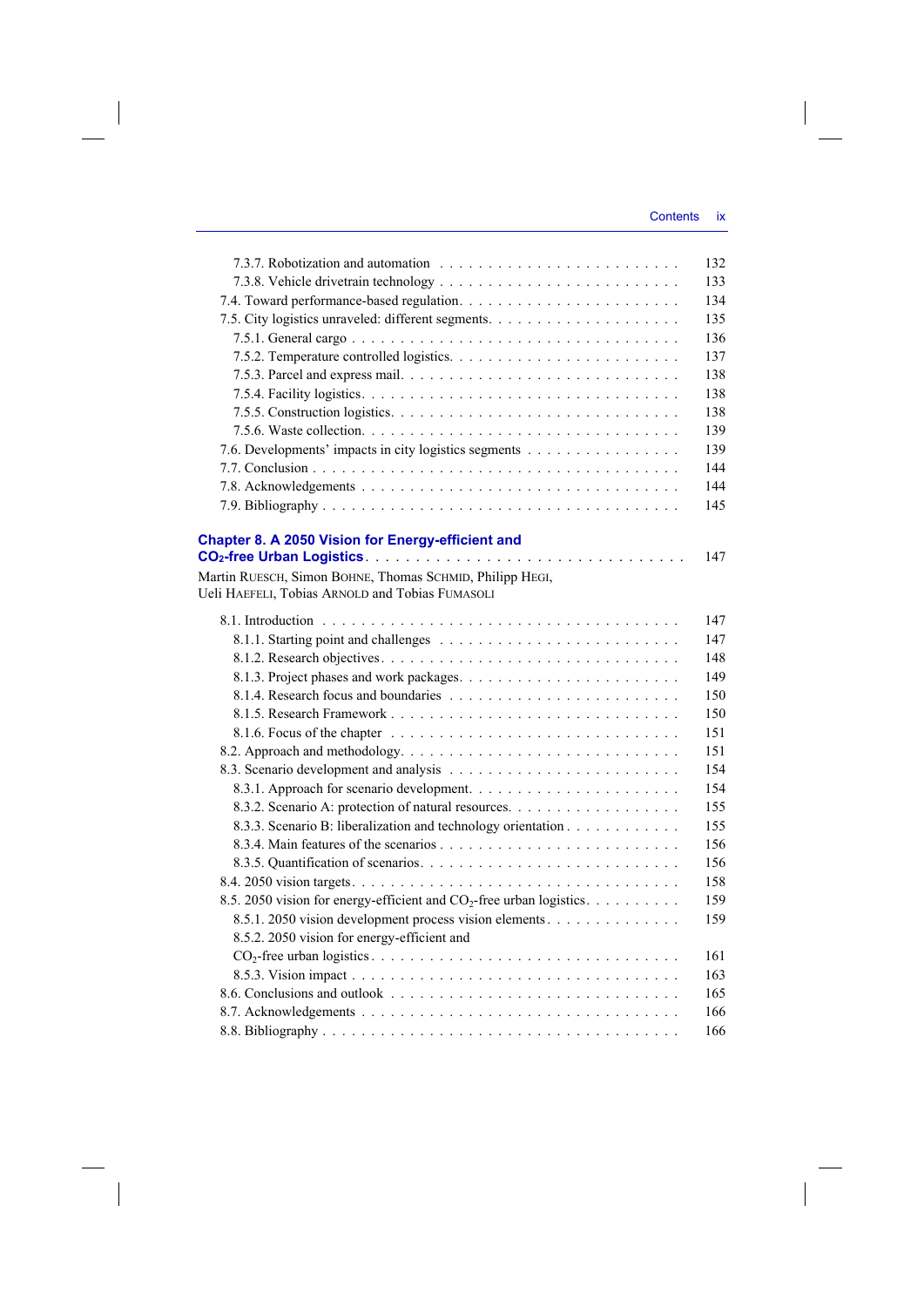$\begin{array}{c} \hline \end{array}$ 

 $\begin{array}{c} \hline \end{array}$ 

| <b>Chapter 9. Assessing the Impact of a Low Emission</b><br>Zone on Freight Transport Emission <b>Constitution Constitution Constitution Constitution</b> | 169 |
|-----------------------------------------------------------------------------------------------------------------------------------------------------------|-----|
| Christophe RIZET                                                                                                                                          |     |
|                                                                                                                                                           | 169 |
|                                                                                                                                                           | 171 |
| 9.2. Changes in emissions in the Paris area according to scenarios                                                                                        | 179 |
|                                                                                                                                                           | 183 |
|                                                                                                                                                           | 185 |
| <b>Chapter 10. Long-Term Effects of Innovative</b>                                                                                                        | 189 |
| Tariq VAN ROOIJEN, Don GUIKINK and Hans QUAK                                                                                                              |     |
|                                                                                                                                                           | 189 |
|                                                                                                                                                           | 192 |
| 10.3. General long-term effects of CIVITAS II                                                                                                             |     |
|                                                                                                                                                           | 193 |
| 10.4. Case studies of city logistics measures                                                                                                             |     |
|                                                                                                                                                           | 195 |
|                                                                                                                                                           | 195 |
|                                                                                                                                                           | 200 |
|                                                                                                                                                           | 205 |
|                                                                                                                                                           | 206 |
|                                                                                                                                                           | 207 |
|                                                                                                                                                           | 207 |
| <b>Chapter 11. Classification of Last-Mile Delivery Models</b><br>for e-Commerce Distribution: A Global Perspective.                                      | 209 |
| Matthias WINKENBACH and Milena JANJEVIC                                                                                                                   |     |
|                                                                                                                                                           | 209 |
|                                                                                                                                                           | 211 |
|                                                                                                                                                           | 211 |
| 11.4. Characterizing the operational setups of delivery models                                                                                            | 212 |
| 11.4.1. Groups of variables defining last-mile e-commerce                                                                                                 |     |
|                                                                                                                                                           | 213 |
| 11.4.2. Relationships between characteristic variables                                                                                                    | 214 |
| 11.5. Classification of last-mile delivery models in e-retail.                                                                                            | 216 |
| 11.5.1. Delivery model archetype 1: direct non-priority                                                                                                   |     |
|                                                                                                                                                           | 217 |
| 11.5.2. Delivery model archetype 2: deliveries                                                                                                            |     |
|                                                                                                                                                           | 219 |
| 11.5.3. Delivery model archetype 3: deliveries                                                                                                            |     |
|                                                                                                                                                           | 219 |

 $\Big\}$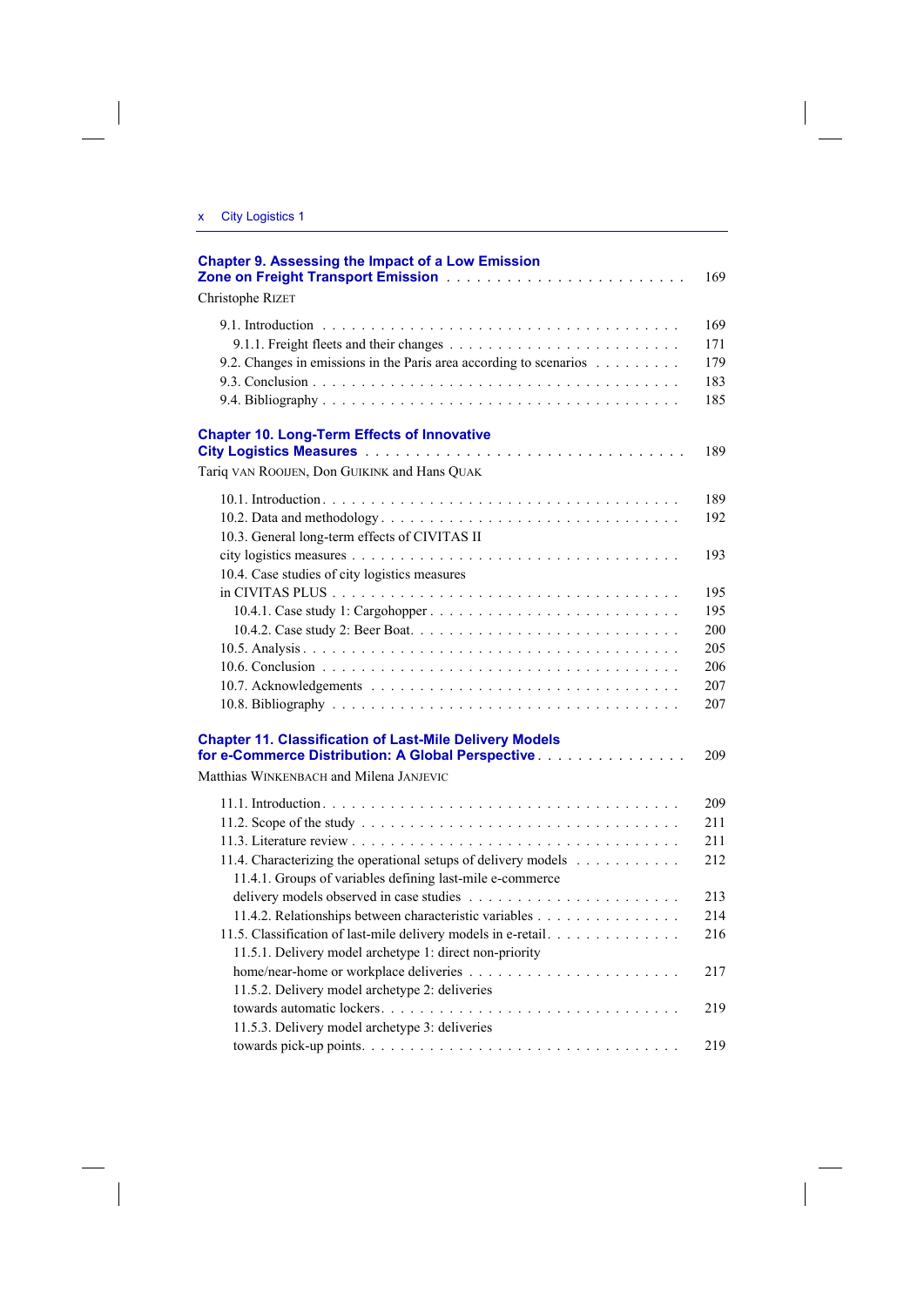$\Big\}$ 

| 11.5.5. Delivery model archetype 5: delivery<br>through mobile warehouse $\ldots \ldots \ldots \ldots \ldots \ldots \ldots \ldots \ldots \ldots$<br>11.5.6. Delivery model archetype 6: home delivery using<br>11.5.7. Delivery model archetype 7: local e-fulfillment<br>11.5.8. Delivery model archetype 8: same-day delivery<br>through hyperlocal inventory and process optimization<br>11.5.9. Delivery model archetype 9: same-day customer<br>11.5.10. Delivery model archetype 10: delivery through<br><b>Chapter 12. City Logistics with Collaborative Centers Manual Lines Constructs</b><br>231<br>Serban RAICU, Raluca RAICU, Dorinela COSTESCU and Mihaela POPA<br>12.3. Transfer options between the collaborative centers<br><b>Chapter 13. Exploring Criteria for Tendering for</b><br>Susanne BALM and Walther PLOOS VAN AMSTEL | 11.5.4. Delivery model archetype 4: delivery through |     |
|--------------------------------------------------------------------------------------------------------------------------------------------------------------------------------------------------------------------------------------------------------------------------------------------------------------------------------------------------------------------------------------------------------------------------------------------------------------------------------------------------------------------------------------------------------------------------------------------------------------------------------------------------------------------------------------------------------------------------------------------------------------------------------------------------------------------------------------------------|------------------------------------------------------|-----|
|                                                                                                                                                                                                                                                                                                                                                                                                                                                                                                                                                                                                                                                                                                                                                                                                                                                  |                                                      | 220 |
|                                                                                                                                                                                                                                                                                                                                                                                                                                                                                                                                                                                                                                                                                                                                                                                                                                                  |                                                      |     |
|                                                                                                                                                                                                                                                                                                                                                                                                                                                                                                                                                                                                                                                                                                                                                                                                                                                  |                                                      | 221 |
|                                                                                                                                                                                                                                                                                                                                                                                                                                                                                                                                                                                                                                                                                                                                                                                                                                                  |                                                      |     |
|                                                                                                                                                                                                                                                                                                                                                                                                                                                                                                                                                                                                                                                                                                                                                                                                                                                  |                                                      | 221 |
|                                                                                                                                                                                                                                                                                                                                                                                                                                                                                                                                                                                                                                                                                                                                                                                                                                                  |                                                      |     |
|                                                                                                                                                                                                                                                                                                                                                                                                                                                                                                                                                                                                                                                                                                                                                                                                                                                  |                                                      | 222 |
|                                                                                                                                                                                                                                                                                                                                                                                                                                                                                                                                                                                                                                                                                                                                                                                                                                                  |                                                      |     |
|                                                                                                                                                                                                                                                                                                                                                                                                                                                                                                                                                                                                                                                                                                                                                                                                                                                  |                                                      | 222 |
|                                                                                                                                                                                                                                                                                                                                                                                                                                                                                                                                                                                                                                                                                                                                                                                                                                                  |                                                      |     |
|                                                                                                                                                                                                                                                                                                                                                                                                                                                                                                                                                                                                                                                                                                                                                                                                                                                  |                                                      | 223 |
|                                                                                                                                                                                                                                                                                                                                                                                                                                                                                                                                                                                                                                                                                                                                                                                                                                                  |                                                      |     |
|                                                                                                                                                                                                                                                                                                                                                                                                                                                                                                                                                                                                                                                                                                                                                                                                                                                  |                                                      | 223 |
|                                                                                                                                                                                                                                                                                                                                                                                                                                                                                                                                                                                                                                                                                                                                                                                                                                                  |                                                      | 224 |
|                                                                                                                                                                                                                                                                                                                                                                                                                                                                                                                                                                                                                                                                                                                                                                                                                                                  |                                                      | 225 |
|                                                                                                                                                                                                                                                                                                                                                                                                                                                                                                                                                                                                                                                                                                                                                                                                                                                  |                                                      | 225 |
|                                                                                                                                                                                                                                                                                                                                                                                                                                                                                                                                                                                                                                                                                                                                                                                                                                                  |                                                      |     |
|                                                                                                                                                                                                                                                                                                                                                                                                                                                                                                                                                                                                                                                                                                                                                                                                                                                  |                                                      |     |
|                                                                                                                                                                                                                                                                                                                                                                                                                                                                                                                                                                                                                                                                                                                                                                                                                                                  |                                                      |     |
|                                                                                                                                                                                                                                                                                                                                                                                                                                                                                                                                                                                                                                                                                                                                                                                                                                                  |                                                      | 231 |
|                                                                                                                                                                                                                                                                                                                                                                                                                                                                                                                                                                                                                                                                                                                                                                                                                                                  |                                                      | 232 |
|                                                                                                                                                                                                                                                                                                                                                                                                                                                                                                                                                                                                                                                                                                                                                                                                                                                  |                                                      | 235 |
|                                                                                                                                                                                                                                                                                                                                                                                                                                                                                                                                                                                                                                                                                                                                                                                                                                                  |                                                      | 240 |
|                                                                                                                                                                                                                                                                                                                                                                                                                                                                                                                                                                                                                                                                                                                                                                                                                                                  |                                                      | 242 |
|                                                                                                                                                                                                                                                                                                                                                                                                                                                                                                                                                                                                                                                                                                                                                                                                                                                  |                                                      | 247 |
|                                                                                                                                                                                                                                                                                                                                                                                                                                                                                                                                                                                                                                                                                                                                                                                                                                                  |                                                      | 248 |
|                                                                                                                                                                                                                                                                                                                                                                                                                                                                                                                                                                                                                                                                                                                                                                                                                                                  |                                                      |     |
|                                                                                                                                                                                                                                                                                                                                                                                                                                                                                                                                                                                                                                                                                                                                                                                                                                                  |                                                      | 251 |
|                                                                                                                                                                                                                                                                                                                                                                                                                                                                                                                                                                                                                                                                                                                                                                                                                                                  |                                                      |     |
|                                                                                                                                                                                                                                                                                                                                                                                                                                                                                                                                                                                                                                                                                                                                                                                                                                                  |                                                      | 251 |
|                                                                                                                                                                                                                                                                                                                                                                                                                                                                                                                                                                                                                                                                                                                                                                                                                                                  |                                                      | 252 |
|                                                                                                                                                                                                                                                                                                                                                                                                                                                                                                                                                                                                                                                                                                                                                                                                                                                  |                                                      | 254 |
|                                                                                                                                                                                                                                                                                                                                                                                                                                                                                                                                                                                                                                                                                                                                                                                                                                                  |                                                      | 254 |
|                                                                                                                                                                                                                                                                                                                                                                                                                                                                                                                                                                                                                                                                                                                                                                                                                                                  |                                                      | 255 |
|                                                                                                                                                                                                                                                                                                                                                                                                                                                                                                                                                                                                                                                                                                                                                                                                                                                  |                                                      | 256 |
|                                                                                                                                                                                                                                                                                                                                                                                                                                                                                                                                                                                                                                                                                                                                                                                                                                                  |                                                      | 259 |
|                                                                                                                                                                                                                                                                                                                                                                                                                                                                                                                                                                                                                                                                                                                                                                                                                                                  |                                                      | 259 |
|                                                                                                                                                                                                                                                                                                                                                                                                                                                                                                                                                                                                                                                                                                                                                                                                                                                  |                                                      | 260 |

 $\overline{\phantom{a}}$ 

 $\begin{array}{c} \hline \end{array}$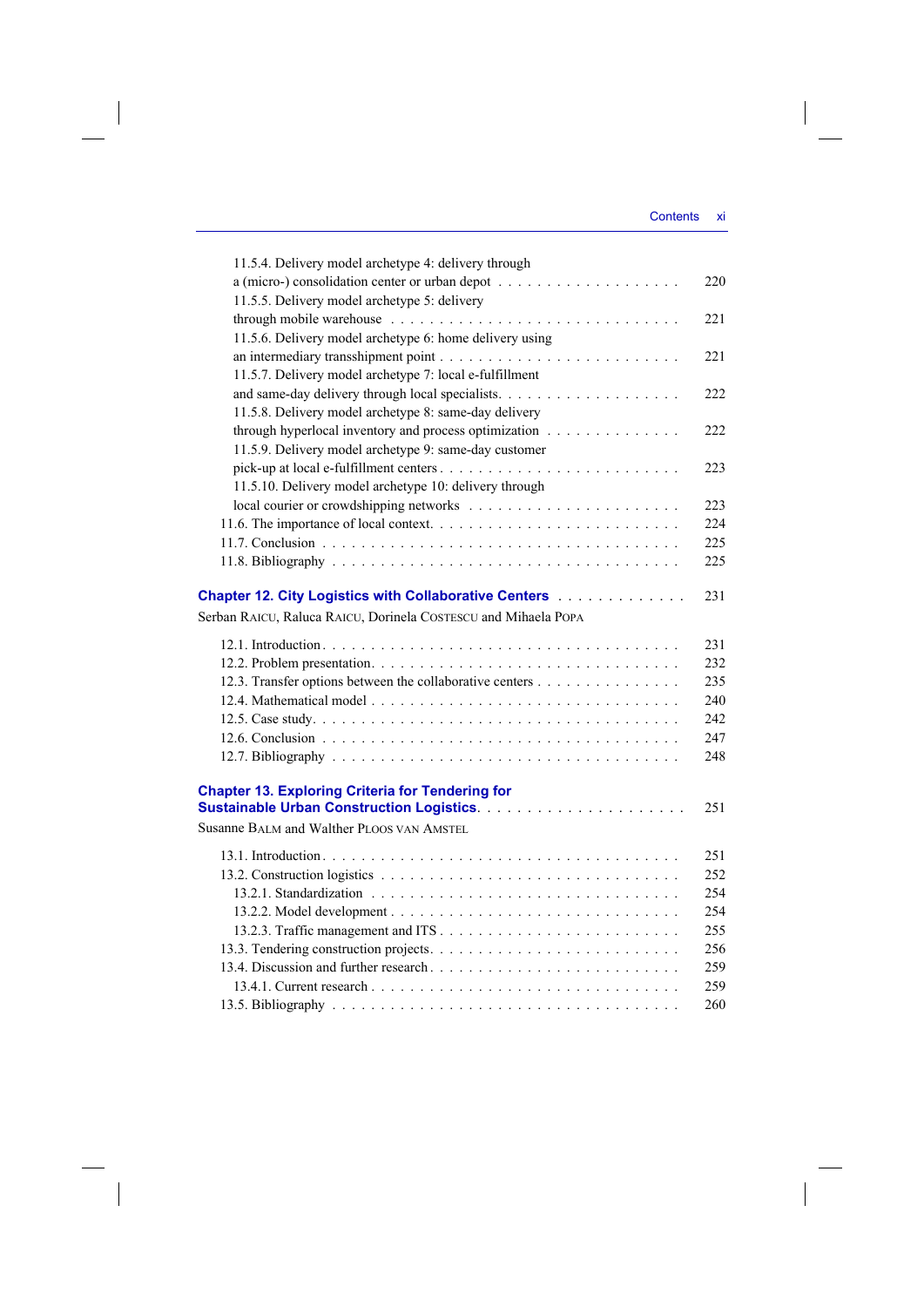$\sim$   $\,$   $\,$ 

| <b>Chapter 14. Observing Interactions Between Urban</b><br><b>Freight Transport Actors: Studying the</b>                                                                                                                                                                         | 265                                                         |
|----------------------------------------------------------------------------------------------------------------------------------------------------------------------------------------------------------------------------------------------------------------------------------|-------------------------------------------------------------|
| Mathieu GARDRAT                                                                                                                                                                                                                                                                  |                                                             |
| 14.4. Analysis framework and data collection method<br>14.5. Social interactions analysis: perceptions                                                                                                                                                                           | 265<br>266<br>267<br>267<br>274<br>279<br>281<br>283        |
| <b>Chapter 15. Viewpoint of Industries, Retailers and</b><br><b>Carriers about Urban Freight Transport: Solutions,</b><br>Leise Kelli DE OLIVEIRA, Paulo Renato DE SOUSA, Paulo Tarso<br>Vilela DE RESENDE, Rafael Barroso DE OLIVEIRA and Renata Lúcia<br>Magalhães DE OLIVEIRA | 287                                                         |
| 15.3.1. City logistics solutions and stakeholders' points of view<br>15.3.2. Solutions, challenges and current practices                                                                                                                                                         | 287<br>289<br>290<br>291<br>295<br>297<br>298<br>298<br>298 |
| <b>Chapter 16. Municipal Co-distribution of Goods: Business</b><br>Models, Stakeholders and Driving Forces for Change Manual Allen Links<br><b>Olof MOEN</b>                                                                                                                     | 303                                                         |
|                                                                                                                                                                                                                                                                                  | 303<br>305<br>308<br>310<br>314<br>315<br>319<br>319        |

 $\overline{\phantom{a}}$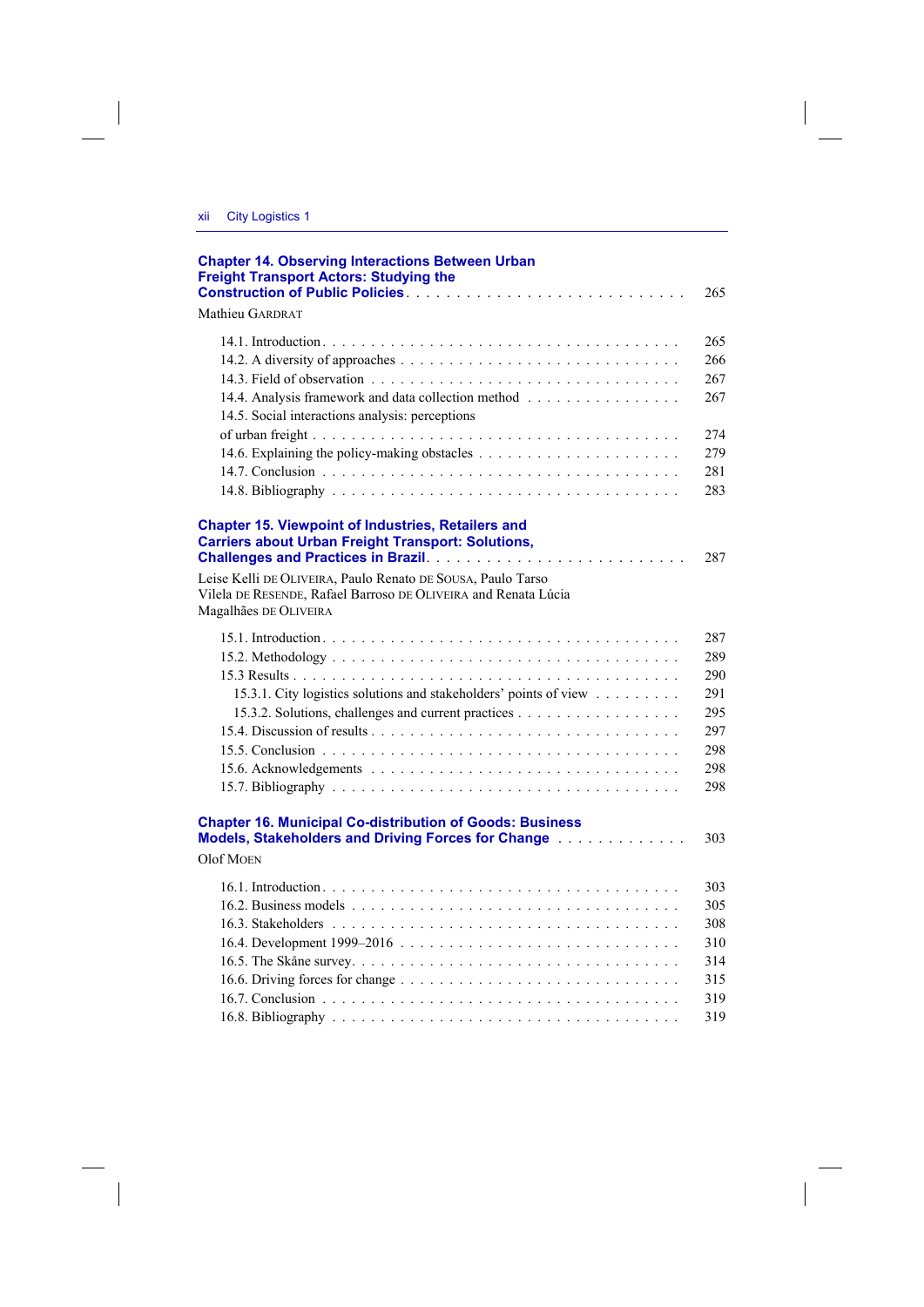| Contents | XIII |
|----------|------|
|          |      |

| Russell G. THOMPSON, Lele ZHANG and Michael STOKOE<br>325<br>326<br>328<br>328<br>17.3.2. Vehicle routing problem (traveling salesman problem)<br>329<br>329<br>330<br>330<br>330<br>331<br>331<br>332<br>333<br>333<br>335<br>338<br>339<br><b>Chapter 18. A Vehicle Routing Model Considering</b><br>the Environment and Safety in the Vicinity of<br>343<br>Ali Gul QURESHI, Eiichi TANIGUCHI and Go IWASE<br>343 |
|----------------------------------------------------------------------------------------------------------------------------------------------------------------------------------------------------------------------------------------------------------------------------------------------------------------------------------------------------------------------------------------------------------------------|
|                                                                                                                                                                                                                                                                                                                                                                                                                      |
|                                                                                                                                                                                                                                                                                                                                                                                                                      |
|                                                                                                                                                                                                                                                                                                                                                                                                                      |
|                                                                                                                                                                                                                                                                                                                                                                                                                      |
|                                                                                                                                                                                                                                                                                                                                                                                                                      |
|                                                                                                                                                                                                                                                                                                                                                                                                                      |
|                                                                                                                                                                                                                                                                                                                                                                                                                      |
|                                                                                                                                                                                                                                                                                                                                                                                                                      |
| 345<br>348<br>349<br>350<br>355<br>356                                                                                                                                                                                                                                                                                                                                                                               |
| <b>Chapter 19. Remote Assessment Sensor Routing:</b><br>359<br>Mehdi NOURINEJAD, Nico MALFARA, Matthew J. ROORDA                                                                                                                                                                                                                                                                                                     |
| 359<br>361<br>361<br>363<br>363<br>364                                                                                                                                                                                                                                                                                                                                                                               |